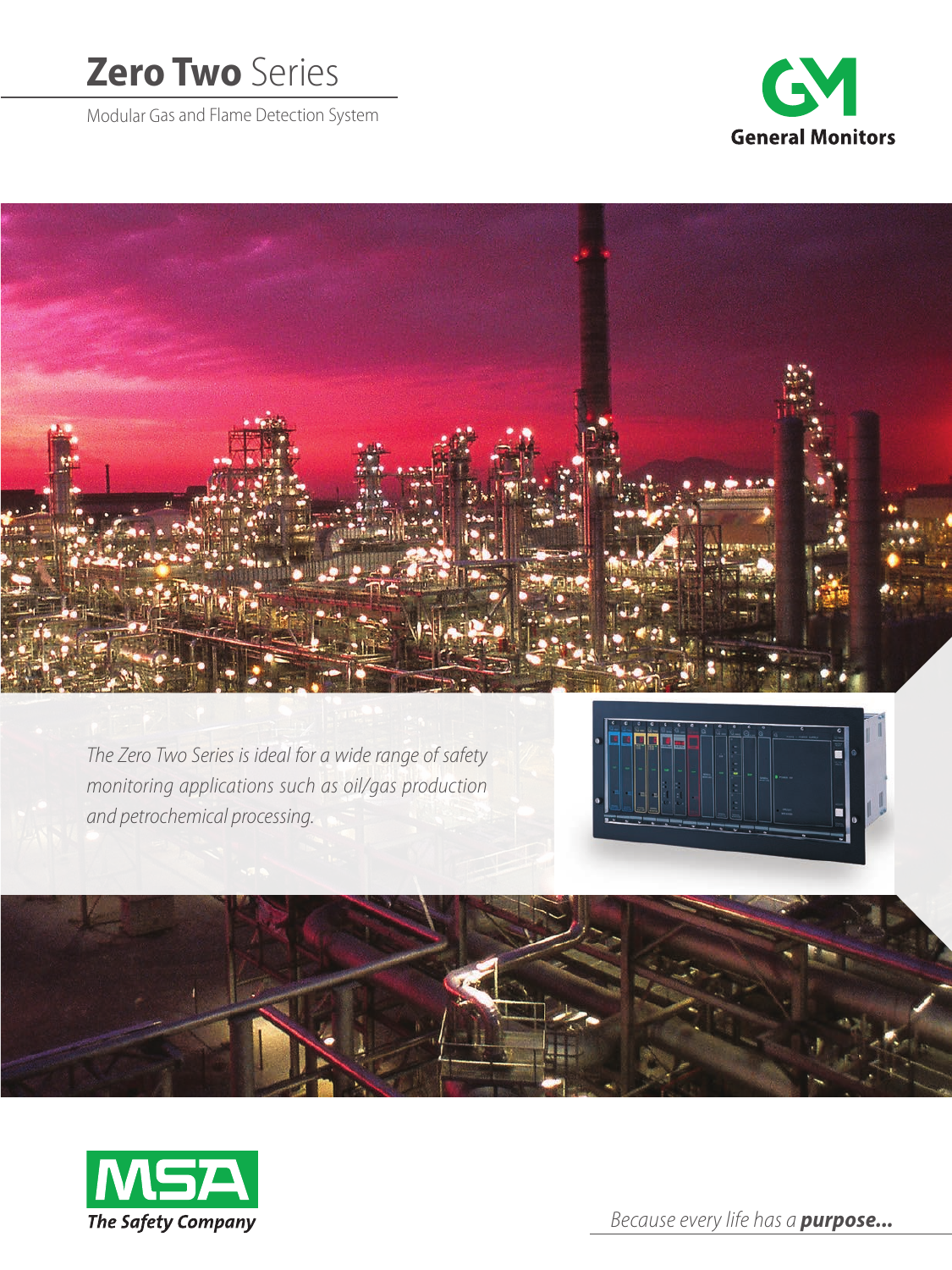## Zero Two **Series**



# The capabilities of a custom monitoring system plus modular flexibility

Over fifty years of experience has gone into the development of this fully integrated fire and gas detection system. Depending on how it is configured, a General Monitors Zero Two Series system can monitor any combination of the following:

- **Combustible gases**
- **H2S**
- **Flame**
- **Toxic gases**
- **O2 deficiency**

In addition, its open architecture allows the system to accommodate other sensing devices for tasks such as smoke detection, heat detection, and manual call points. Each Zero Two Series control module is connected to a remote sensor or detector and continuously displays the status of that location. Because the system is modular, it can easily be reconfigured or expanded as sensing requirements change. An existing module can be replaced by one of another type. A new module can be plugged into an open slot, or the system can be expanded by adding an additional 4, 8, or 16-channel chassis. A facilities module can also be included in each of the chassis. Its features include a master reset switch, an accept/acknowledge switch, an LED test feature, and common alarm and fault outputs.

Zero Two Series systems are extremely easy to install. The only field connections required are inputs from the sensors to the card modules and the outputs from the control/shutdown system, DCS, PLC, beacons, horns etc. Zero Two Series components come with a two year warranty.



*A 16 -channel chassis with assorted monitors, facilitating module and optional 24 VDC power supply.\**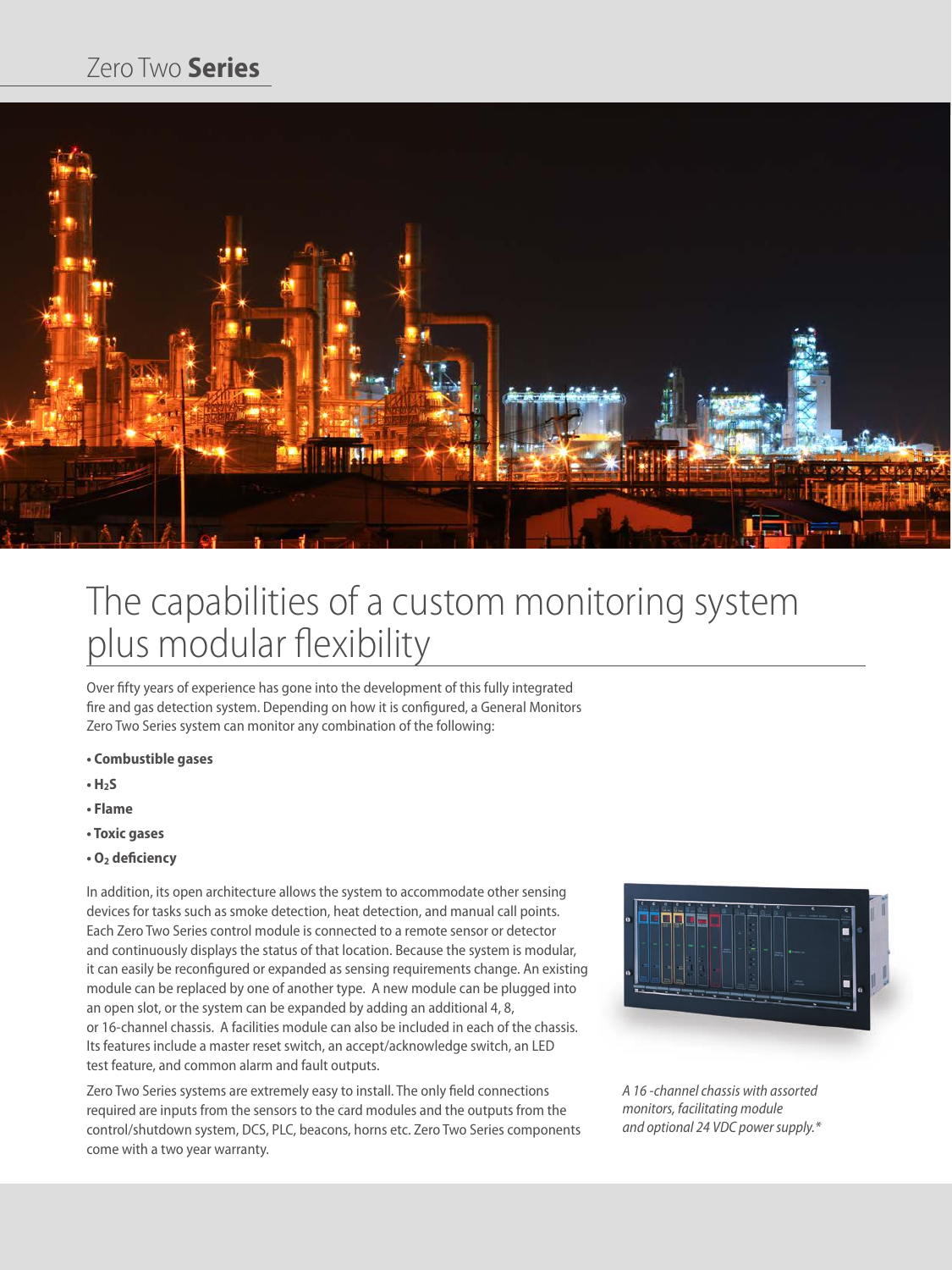



**Intelligent Addressable Transmitters Application** Combustible Gas **Type** Catalytic bead



**IR400 Addressable Transmitter Application** Combustible Gas **Type** Infrared Point



Model TA102A

A single-channel trip amplifier which monitors the 0 to 22 mA output from a General Monitors combustible gas detector/transmitter.

#### **Features include:**

- Digital display scaled 0-99% LEL
- LED status indicators
- Discrete A1, A2, fault relays and open collector outputs
- Power-on, card and LED test modes
- User setup and setup check modes





## Model 4802A

**Catalytic Bead Sensor Application** Combustible Gas **Type** Catalytic bead

A single-channel control module which processes the output signal from a General Monitors' cost-effective catalytic bead sensor.

#### **Features include:**

- Digital display scaled 0-99% LEL
- LED status indicators
- Discrete A1, A2, fault relays and open collector outputs
- Power-on, card and LED test modes
- Adjustable calibration level
- Adjustment-free calibration





## Model TA202A

A single-channel trip amplifier which monitors the 0 to 22 mA output from a General Monitors H2S gas detector/transmitter.

#### **Features include:**

- Digital display scaled 0-20, 0-50 or 0-99 ppm
- LED status indicators
- Discrete A1, A2, fault relays and open collector outputs
- Power-on, card and LED test modes



**Application** H<sub>2</sub>S  **Type** Metal Oxide Semiconductor (MOS)  **Locations** Certified for use in hazardous areas

## Model 2602A

**MOS Sensor**

A single-channel control module which processes the input from a General Monitors' cost-effective solid-state MOS (metal oxide semiconductor) type  $H_2S$  sensor.

#### **Features include:**

- Digital display scaled 0-20, 0-50 or 0-99 ppm
- LED status indicators
- Discrete A1, A2, fault relays and open collector outputs
- Power-on, card and LED test modes
- Adjustment-free calibration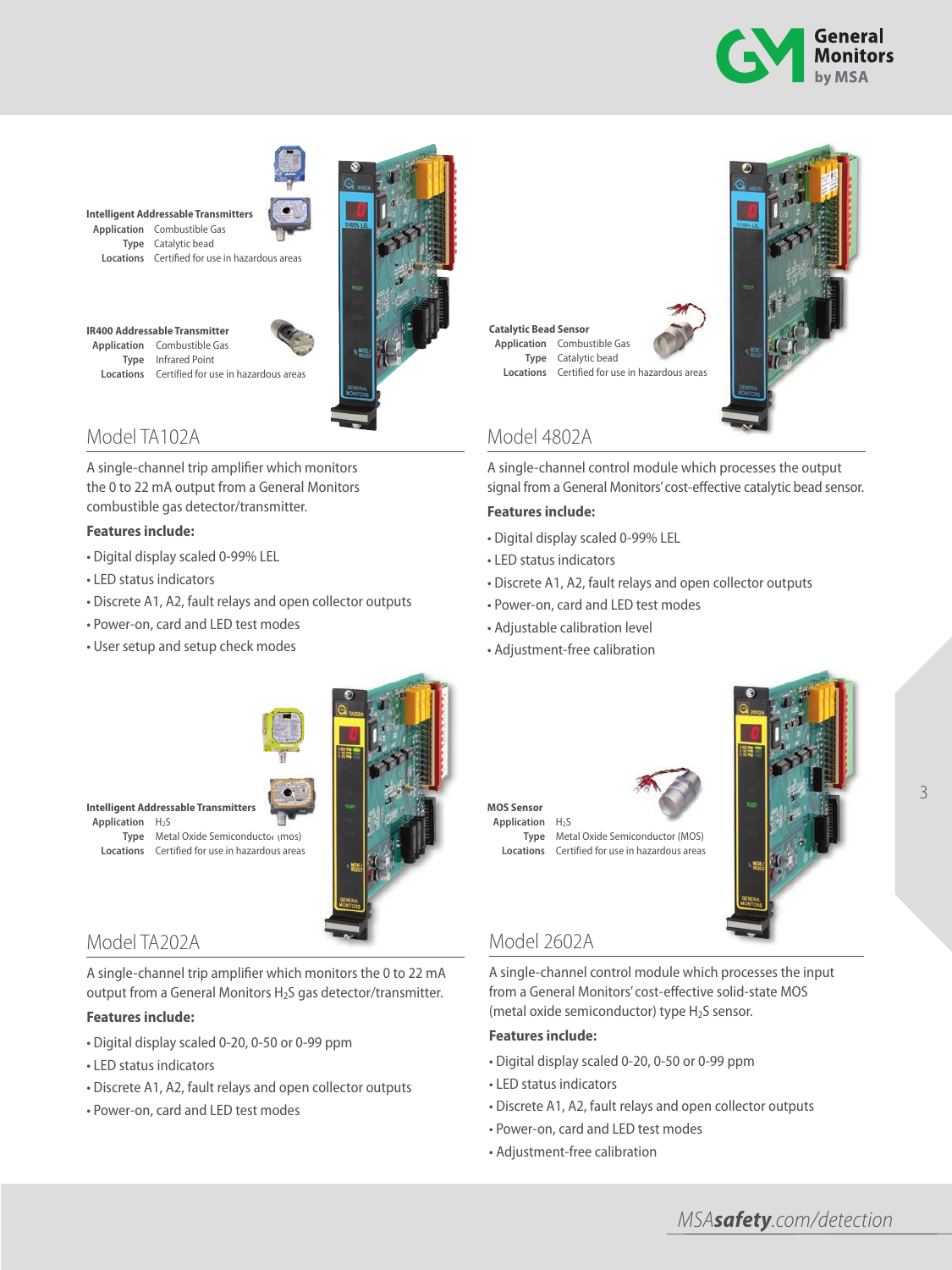## Zero Two **Series**

 **Type** Multi-Spectral Infrared (MSIR)



**FL3100 Series Flame Detectors Application** Flame Detection  **Type** UV/IR, UV, IR  **Locations** Certified for use in hazardous areas

**FL4000H Flame Detector Application** Flame Detection



 Application Flame Detection Type UV/IR, UV, IR Locations Certified for use in hazardous areas

## Model TA402A

A single-channel trip amplifier designed for use with any General Monitors flame detector.

#### **Features include:**

- Digital display for set-up
- LED status indicators
- Discrete A1, A2, fault relays and open collector outputs
- Power-on, card and LED test modes



## Model ZN002A

A three-zone control module expands the Zero Two system for applications requiring voting and zoning logic by providing three separate, eight input-zones with single and dual voting outputs for each zone.



#### Model IN042

A four-zone input module for use with two-wire field devices such as smoke or heat detectors, pull switches and manual call-points. It provides alarm, fault and inhibit status indication and open collector outputs for each zone.

#### **Features include:**

- Four microprocessor controlled zones
- LED status indicators
- Alarm, fault and inhibit output options available per zone
- Power-on, card and LED test modes
- Reset and inhibit push buttons per zone



## Model MD002

A monitored driver output module designed for use on outputs requiring monitoring of devices in their non-active state, such as extinguishant solenoids and electronic beacons and horns. Each driver output is independent and has circuitry to detect short and open circuits in the field wiring.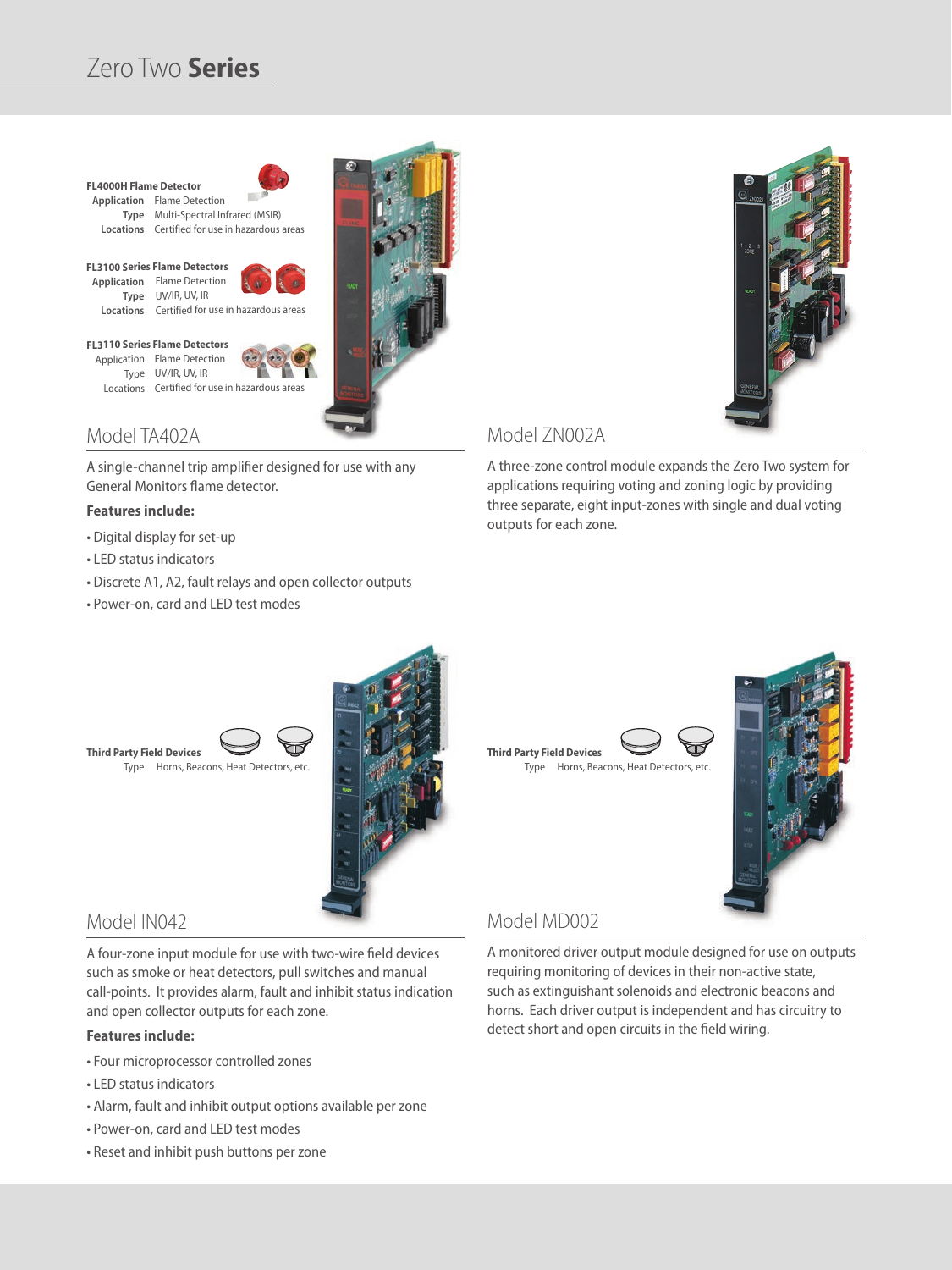



## Model TA502A

A single-channel generic trip amplifier designed for use in Zero Two Series gas and flame detection systems. This model is used to process the 0-22mA signal from any field-mounted transmitter and may also be used to provide power to such a device.



## Model FM002A

A facilities module which provides common alarm and fault outputs for all modules in its chassis. Also included are switches for resetting latched alarms and accepting (acknowledging) alarms. **Features include:**

- LED test feature
- Discrete relays for A1, A2, fault, unaccept
- Open collectors for A1, A2, fault, calibration



## Model RL002

The RL002\* relay module accepts open collector inputs from other modules and provides four additional DPDT relay contacts, as well as a 2 amp solenoid driver for expanded output capabilities.



## Model CC02A

The CC02A Communications Card allows an external host computer to communicate with a General Monitors Zero Two system. The Module acts as a bridge between the 02A system bus and the RS-485 based MODBUS RTU host interface, implementing the necessary protocol conversions and error check routines. Front and rear RS-232 based ports allow ease of set-up and maintenance independent of host traffic. The RS-232 port can interface to a local (host) computer for set-up and monitoring purposes, with a future possibility to add a port for data logging. Additional CC02A devices may be used in a system to increase fault tolerance.